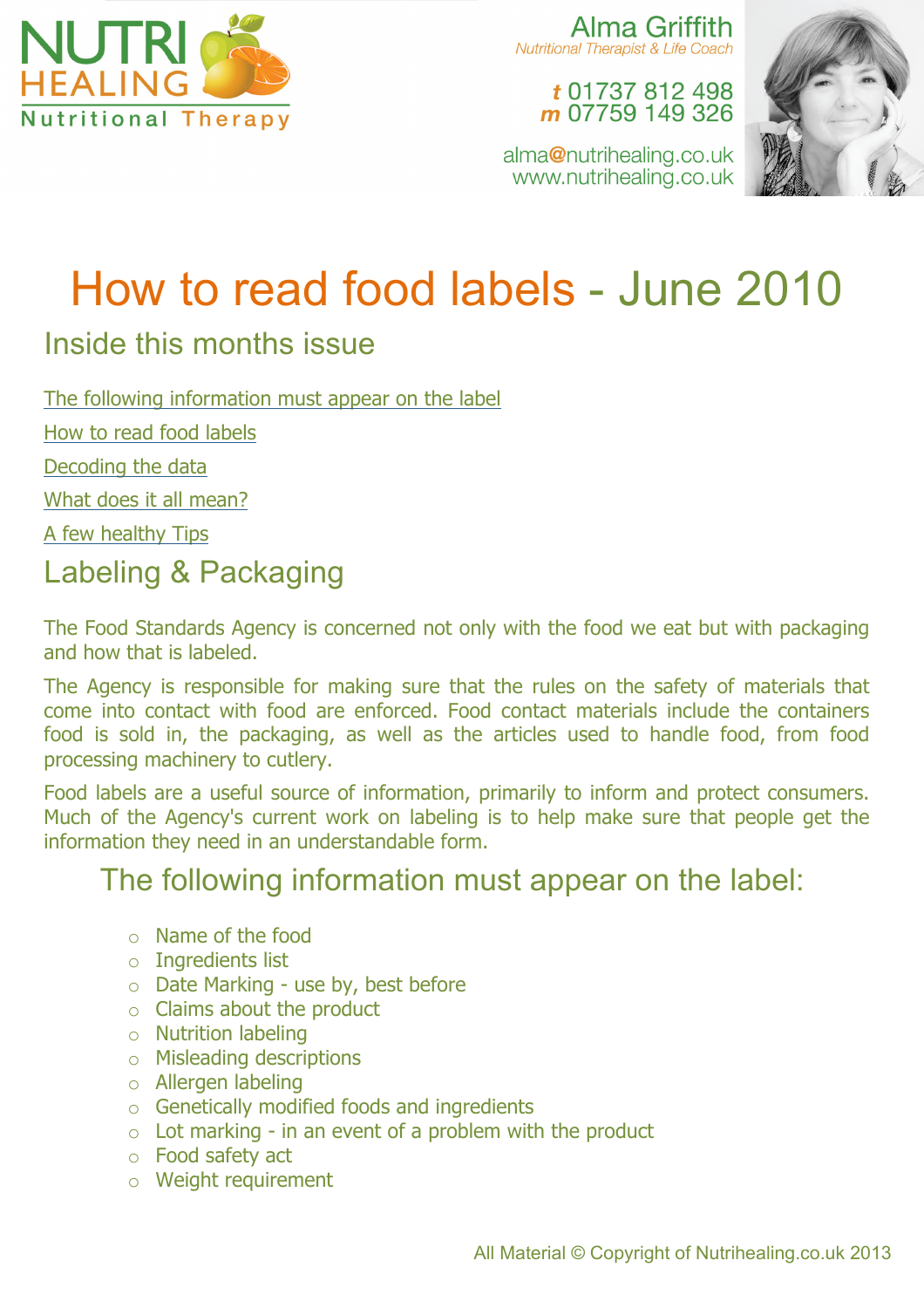# How to read food labels

Looking at food labels on manufactured food and drink can help when choosing a healthier diet. This information will help you to make sense of the label and to find out which nutritional claims are the best.

| <b>Nutrition</b>              |                   |                                        |             |                  |
|-------------------------------|-------------------|----------------------------------------|-------------|------------------|
| <b>Typical Values</b>         | per 100g          | per sausage<br>(approx. 67g)<br>610 kJ |             | GDA              |
|                               |                   |                                        |             | Average<br>adult |
| <b>Energy Value</b>           | 910 kJ            |                                        |             |                  |
| (Calories                     | 220 kcal          | <b>145 kcal)</b>                       |             | <b>2000 kcal</b> |
| Protein                       | 15.4 <sub>q</sub> | 10.3 <sub>q</sub>                      |             | 45 <sub>q</sub>  |
| Carbohydrate                  | 5.1 <sub>q</sub>  | 3.4 <sub>g</sub>                       |             | 230 <sub>g</sub> |
| (of which Sugars              | 4.9 g             | 3.3 <sub>q</sub>                       | Low         | 90 a             |
| <b>Fat</b>                    | 15.2 <sub>g</sub> | 10.2 <sub>g</sub>                      | Med         | 70 a             |
| (of which Saturates           | 5.6 <sub>g</sub>  | 3.8 <sub>g</sub>                       | <b>High</b> | 20 <sub>g</sub>  |
| Fibre                         | 2.2 <sub>g</sub>  | 1.5 <sub>g</sub>                       |             | 24 <sub>g</sub>  |
| <b>Sodium</b>                 | 0.6 <sub>g</sub>  | 0.4 <sub>q</sub>                       |             | 2.4 <sub>g</sub> |
| <b>Salt</b>                   | 1.5a              | 1.0 <sub>g</sub>                       | <b>Med</b>  | 6 g              |
| GDA = Guideline Daily Amounts |                   |                                        |             |                  |

The nutrition information on the label of most manufactured food and drink provides useful data but they are not always easy to understand. Below is the kind of food label you will find on a packet and a guide on how to read it.

#### SAUSAGE LABEL

1st Column under Typical Values this shows what Nutritional value you will receive in this product and the calories.

2nd column is the amount of grams you will get from each nutrient in every 100 grams (serving size)

3rd column gives you amount of grams in each sausage

4th column gives the breakdown of nutrients you should expect to need (Guideline Daily Amounts) on a 2000 calorie controlled diet.

## Decoding the data

Many Nutrition Facts panels also list the number of servings per container, number of calories, calories from fat, and grams of total fat, saturated fat, trans fat, cholesterol, sodium, carbohydrate, fiber, sugar, and protein in a standard serving of the food. Keep in mind that the nutrition information is based on one serving (100g), so if you eat half a serving, all the nutritional values listed need to be cut in half. If a product contains four servings and you eat all of it, then the calories, fat and other nutrients need to be multiplied by four.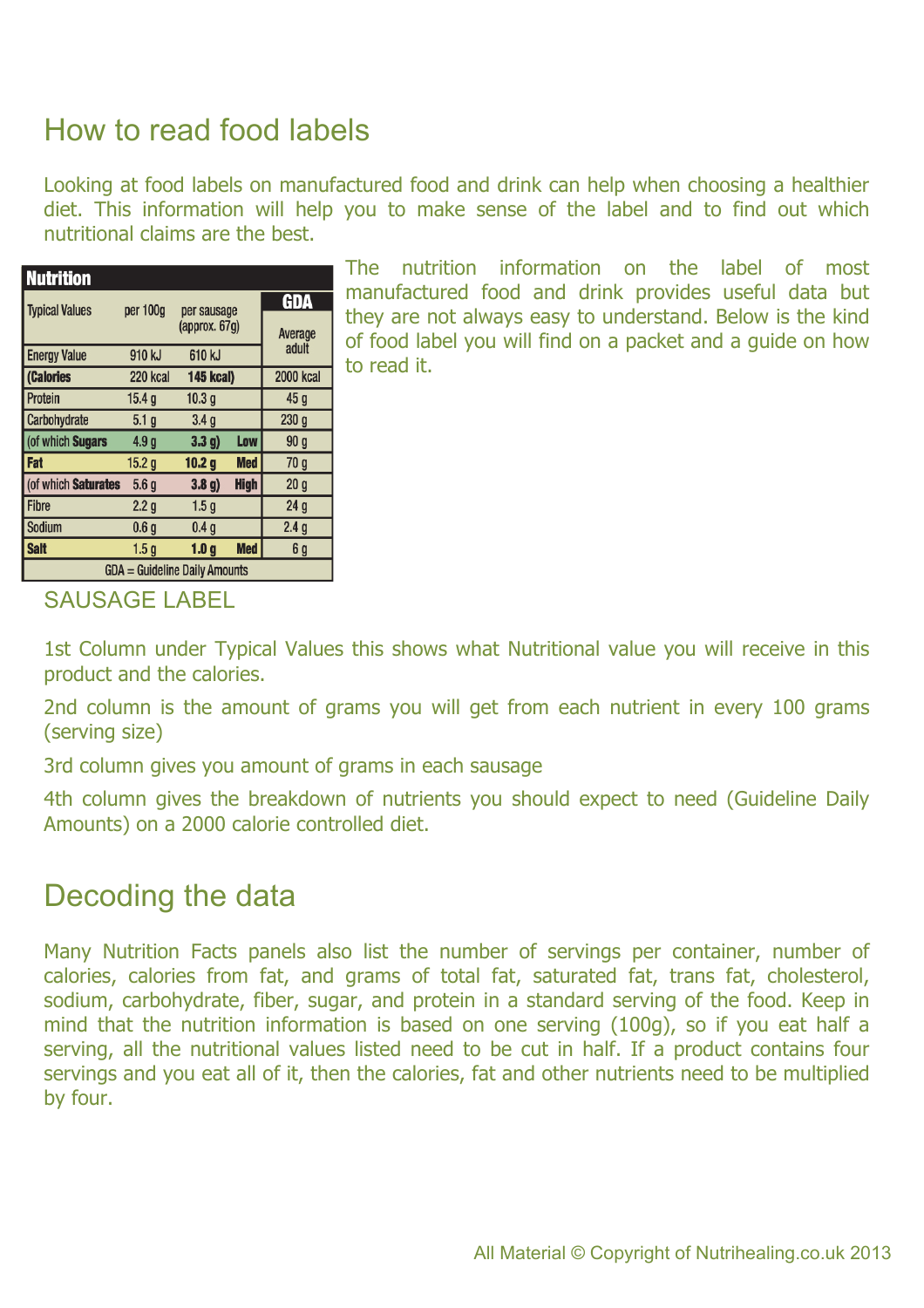## **What is a Serving?**

A serving size is a standard unit of measuring foods e.g. 1 cup of pasta or 3 tablespoons or 100gms

What is a Portion?

A portion could contain many servings! Say you have spaghetti bolognaise and you have a large amount of pasta, this could contain several servings of pasta. This is called a portion.

A portion of your morning cereal for example, is however much you pour into your bowl, and a serving is the measurement listed on the box. If the label on your cereal box says 3/4 cup equals 100 calories and you "free pour" your cereal into a large soup bowl, you have a portion, not a serving. You might have 3 or 4 servings in that bowl. Knowing the difference can help you work out if your portion size is too large!!!

## What does it all mean?

## **ENERGY**

KJ (kilojoules)/kcals (kilocalories)

If you are watching your weight you may find it useful to look at the calorie value.

Kilocalories are the same as calories

## **CARBOHYDRATE**

Includes both sugar and starches; the figure for sugars includes both added sugar and natural sugar (e.g.: fruit sugar). Aim to choose foods with small amounts of sugar (1  $teaspoon = 4g sugar$ ).

FAT

The label shows the total amount of fat and may provide information on the different types. There are 3 main types of fat:

Saturates (unhealthy)

Monounsaturates (healthier)

Polyunsaturates (best kind)

Try to choose foods that contain the least amount of saturated fats.

#### SODIUM

Tells you how much salt is in the food - try to have no more than 6g salt (2.4g sodium) a day.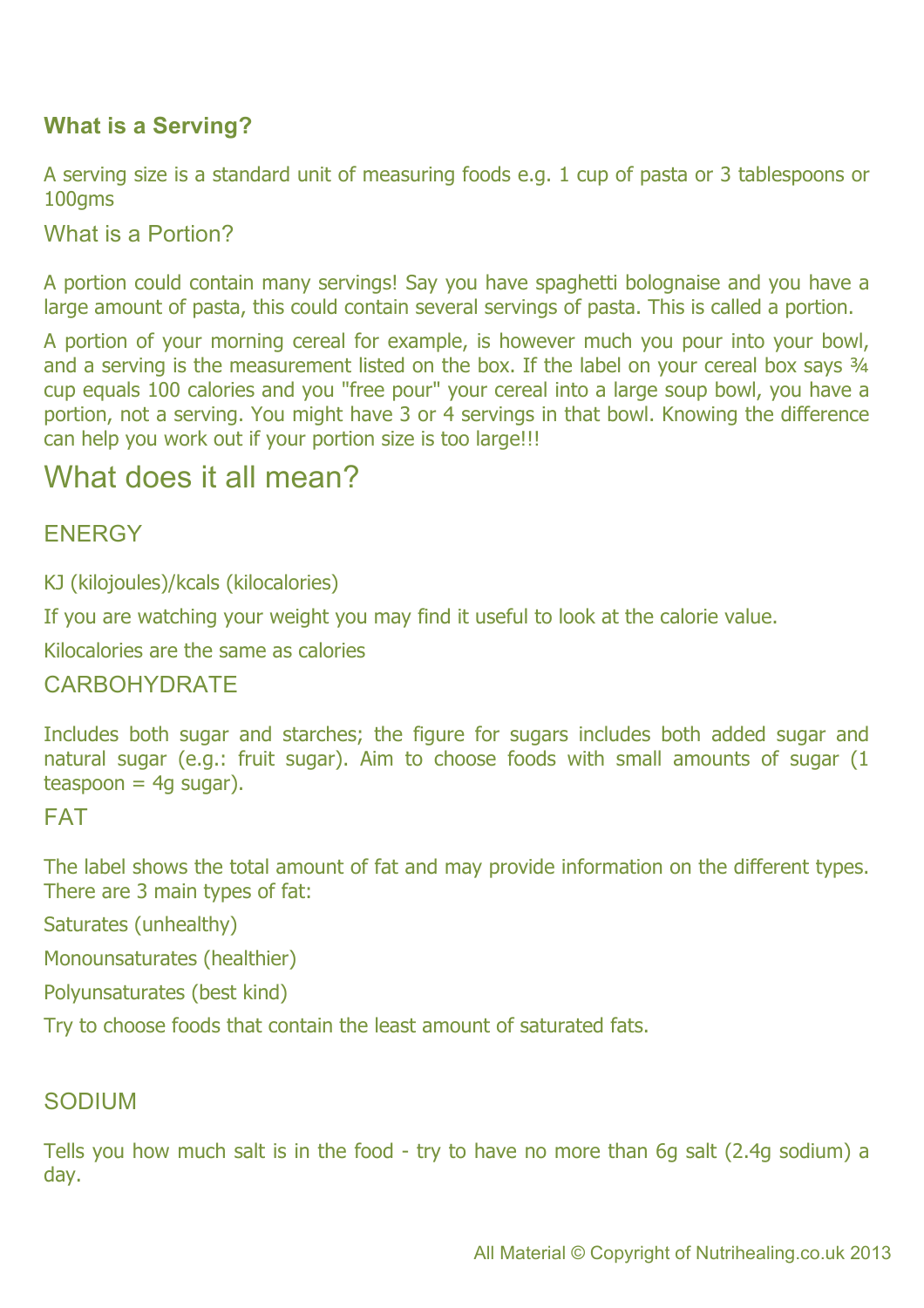## GUIDELINE DAILY AMOUNTS

Often given, as a guide to the amount of calories and fat adults should be eating each day. This allows you to compare how much is in a serving of the food with the total for your daily diet.

Women - 2,000 calories - Fat 70g

Men - 2,500 calories - Fat 95g

So judging if a food is a healthy choice or not depends on how it is cooked and how often you eat it, as well as the nutrition it contains. For a quick check use the following guide:

Healthy if less than

3g fat

1g saturated fat

2g sugars

0.1g sodium

0.5g fibre

Unhealthy if this amount or more

20g fat

5g saturated fats

10g sugars

0.5g sodium

3g fibre

'Per serving' for a complete meal or 'Per 100g' for a snack item such as biscuits or crisps.

Maff - Food Safety Directorate, 1998

#### **Food Ingredients label**

Regardless of what else is on the label, there is much valuable information to be learned from food ingredients on labels. All food labels list the ingredients in order of weight: The ingredient with the greatest amount of weight is listed first; the ingredient with the least amount is listed last.

### **Ingredients** Pork (80%), Bramley Apple Pieces (6%), Dried Diced Apple (4%), Breadcrumbs (Wheat Flour, Water, Yeast, Salt), Egg Powder (Free Range), Water, Antioxidant (Ascorbic acid), Brown Sugar, Preservative (Sodium metabisulphite), Sage, Salt, Spices (Black Pepper, Cinnamon, Cloves, Nutmeg, White Pepper). Allergy Advice: Contains Egg, Gluten, Sulphites, Wheat.